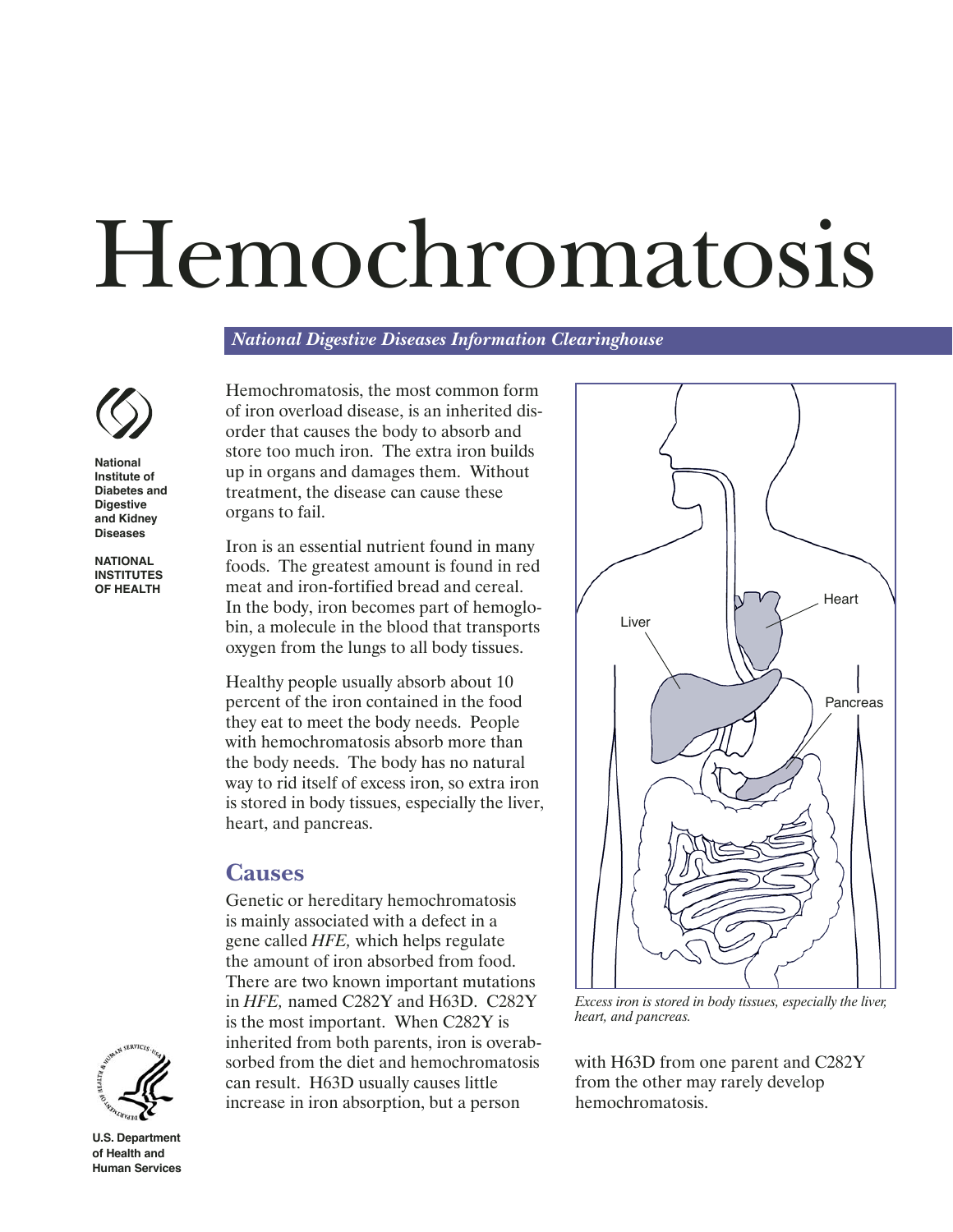The genetic defect of hemochromatosis is present at birth, but symptoms rarely appear before adulthood. A person who inherits the defective gene from both parents may develop hemochromatosis. A person who inherits the defective gene from only one parent is a carrier for the disease but usually does not develop it. However, carriers might have a slight increase in iron absorption.

Scientists hope that further study of *HFE* will reveal how the body normally metabolizes iron. They also want to learn how iron injures cells and whether it contributes to organ damage in other diseases, such as alcoholic liver disease, hepatitis C, porphyria cutanea tarda, heart disease, reproductive disorders, cancer, autoimmune hepatitis, diabetes, and joint disease.

Juvenile hemochromatosis and neonatal hemochromatosis are two forms of the disease that are not caused by an *HFE* defect. Their cause is unknown. The juvenile form leads to severe iron overload and liver and heart disease in adolescents and young adults between the ages of 15 and 30, and the neonatal form causes the same problems in newborn infants.

### **Risk Factors**

Hereditary hemochromatosis is one of the most common genetic disorders in the United States. It most often affects Caucasians of Northern European descent, although other ethnic groups are also affected. About 5 people in 1,000 (0.5 percent) of the U.S. Caucasian population carry two copies of the hemochromatosis gene and are susceptible to developing the disease. One person in 8 to 12 is a carrier of the abnormal gene. Hemochromatosis is less common in African Americans, Asian Americans, Hispanic Americans, and American Indians.

Although both men and women can inherit the gene defect, men are about five times more likely to be diagnosed with the effects of hereditary hemochromatosis than women. Men also tend to develop problems from the excess iron at a younger age.

# **Symptoms**

Joint pain is the most common complaint of people with hemochromatosis. Other common symptoms include fatigue, lack of energy, abdominal pain, loss of sex drive, and heart problems. Symptoms tend to occur in men between the ages of 30 and 50 and in women over age 50. However, many people have no symptoms when they are diagnosed.

If the disease is not detected early and treated, iron may accumulate in body tissues and may eventually lead to serious problems such as

- arthritis
- liver disease, including an enlarged liver, cirrhosis, cancer, and liver failure
- damage to the pancreas, possibly causing diabetes
- heart abnormalities, such as irregular heart rhythms or congestive heart failure
- impotence
- early menopause
- abnormal pigmentation of the skin, making it look gray or bronze
- thyroid deficiency
- damage to the adrenal gland

2 Hemochromatosis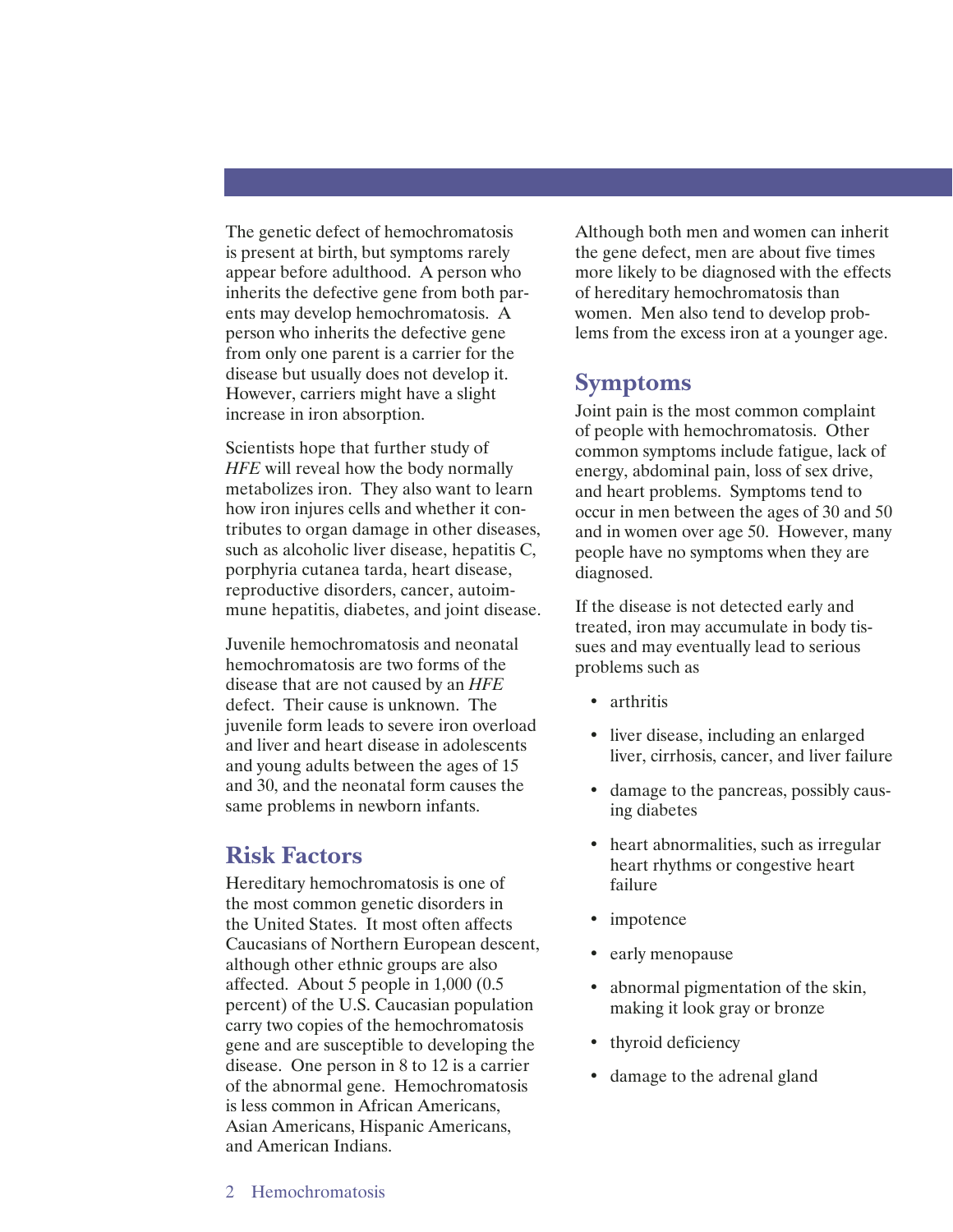# **Diagnosis**

A thorough medical history, physical examination, and routine blood tests help rule out other conditions that could be causing the symptoms. This information often provides helpful clues, such as a family history of arthritis or unexplained liver disease.

Blood tests can determine whether the amount of iron stored in the body is too high. The transferrin saturation test determines how much iron is bound to the protein that carries iron in the blood. The serum ferritin test shows the level of iron in the liver. If either of these tests shows higher than normal levels of iron in the body, doctors can order a special blood test to detect the *HFE* mutation, which will help confirm the diagnosis. (If the mutation is not present, hereditary hemochromatosis is not the reason for the iron buildup, and the doctor will look for other causes.) A liver biopsy, in which a tiny piece of liver tissue is removed and examined under a microscope, may be needed. It will show how much iron has accumulated in the liver and whether the liver is damaged.

Hemochromatosis is often undiagnosed and untreated. It is considered rare and doctors may not think to test for it. The initial symptoms can be diverse and vague and can mimic the symptoms of many other diseases. Also, doctors may focus on the conditions caused by hemochromatosis arthritis, liver disease, heart disease, or diabetes—rather than on the underlying iron overload. However, if the iron overload caused by hemochromatosis is diagnosed and treated before organ damage has occurred, a person can live a normal, healthy life.

Hemochromatosis is usually treated by a specialist in liver disorders (hepatologist), digestive disorders (gastroenterologist), or blood disorders (hematologist). Because of the other problems associated with hemochromatosis, several other specialists may be on the treatment team, such as an endocrinologist, cardiologist, or rheumatologist. Internists or family practitioners can also treat the disease.

### **Treatment**

Treatment is simple, inexpensive, and safe. The first step is to rid the body of excess iron. The process is called phlebotomy, which means removing blood. Depending on how severe the iron overload is, a pint of blood will be taken once or twice a week for several months to a year, and occasionally longer. Blood ferritin levels will be tested periodically to monitor iron levels. The goal is to bring blood ferritin levels to the low end of normal and keep them there. Depending on the lab, that means 25 to 50 micrograms of ferritin per liter of serum. Depending on the amount of iron overload at diagnosis, reaching normal levels can take many phlebotomies.

Once iron levels return to normal, maintenance therapy, which involves giving a pint of blood every 2 to 4 months for life, begins. Some people may need it more often. An annual blood ferritin test will help determine how often blood should be removed.

The earlier hemochromatosis is diagnosed and treated in appropriate cases, the better. If treatment begins before any organs are damaged, associated conditions—such as liver disease, heart disease, arthritis, and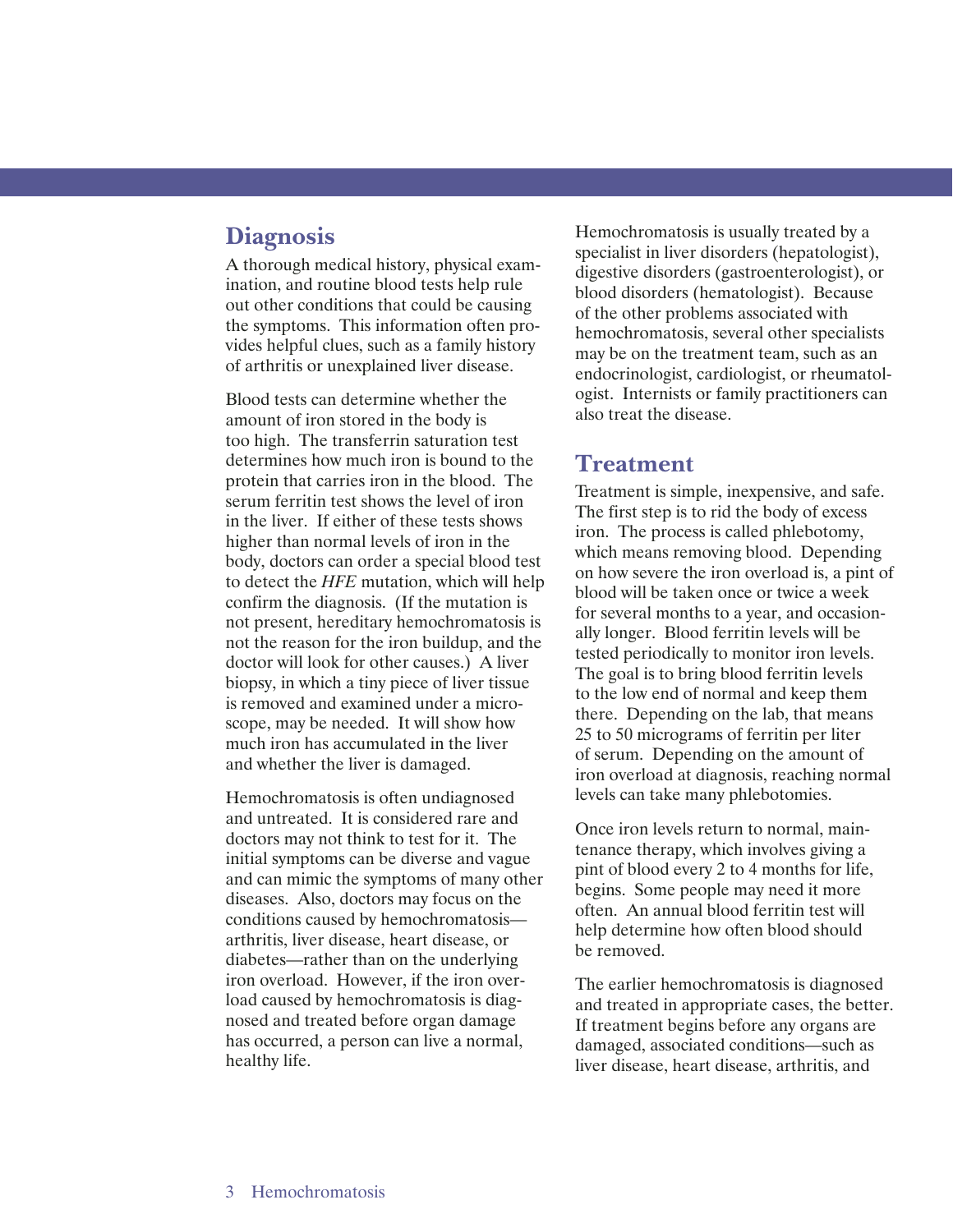diabetes—can be prevented. The outlook for people who already have these conditions at diagnosis depends on the degree of organ damage. For example, treating hemochromatosis can stop the progression of liver disease in its early stages, which means a normal life expectancy. However, if cirrhosis has developed, the person's risk of developing liver cancer increases, even if iron stores are reduced to normal levels. Appropriate regular follow-up with a specialist is necessary.

People who have complications of hemochromatosis may want to consider getting treatment from a specialized hemochromatosis center. These centers are located throughout the country. Information is available from the organizations listed on page 5.

People with hemochromatosis should not take iron supplements. Those who have liver damage should not drink alcoholic beverages because they may further damage the liver.

Although treatment cannot cure the conditions associated with established hemochromatosis, it will help most of them. The main exception is arthritis, which does not improve even after excess iron is removed.

# **Tests for Hemochromatosis**

Screening for hemochromatosis (testing people who have no symptoms) is not a routine part of medical care or checkups. However, researchers and public health officials do have some suggestions:

- Brothers and sisters of people who have hemochromatosis should have their blood tested to see if they have the disease or are carriers.
- Parents, children, and other close relatives of people who have the disease should consider testing.
- Doctors should consider testing people who have joint disease, severe and continuing fatigue, heart disease, elevated liver enzymes, impotence, and diabetes, because these conditions may result from hemochromatosis.

Since the genetic defect is common and early detection and treatment are so effective, some researchers and education and advocacy groups have suggested that widespread screening for hemochromatosis would be cost-effective and should be conducted. However, a simple, inexpensive, and accurate test for routine screening does not yet exist, and the available options have limitations. For example, the genetic test provides a definitive diagnosis, but it is expensive. The blood test for transferrin saturation is widely available and relatively inexpensive, but it may have to be done twice with careful handling to confirm a diagnosis and to show that it is the consequence of iron overload.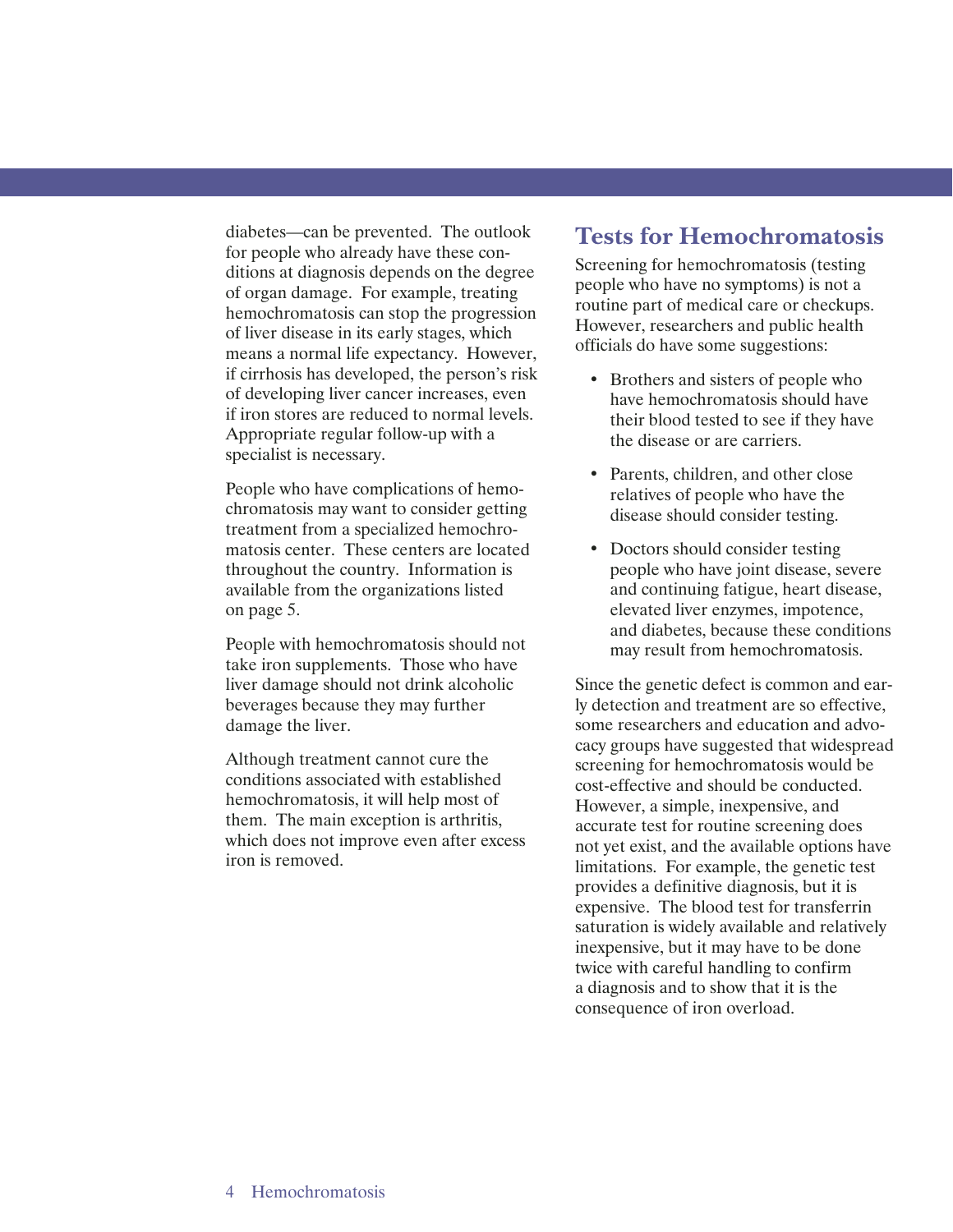# **Research**

Current research in hemochromatosis is concentrated in four areas:

**Genetics.** Scientists are working to understand more about how the *HFE* gene normally regulates iron levels and why not everyone with an abnormal pair of genes develops the disease.

**Pathogenesis.** Scientists are studying how iron injures body cells. Iron is an essential nutrient, but above a certain level it can damage or even kill the cell.

**Epidemiology.** Research is under way to explain why the amounts of iron people normally store in their bodies differ. Research is also being conducted to determine how many people with the defective *HFE* gene go on to develop symptoms, as well as why some people develop symptoms and others do not.

**Screening and testing.** Scientists are working to determine at what age testing is most effective, which groups should be tested, and what the best tests for widespread screening are.

### **For More Information**

Information about hemochromatosis is available from these organizations:

### **American Hemochromatosis Society, Inc.**

777 East Atlantic Avenue Suite Z-363 Delray Beach, FL 33483–5352 Phone: 1–888–655–IRON (4766) or (561) 266–9037 Fax: (561) 278–0171 Email: ahs@emi.net Internet: www.americanhs.org

### **American Liver Foundation**

75 Maiden Lane Suite 603 New York, NY 10038–4810 Phone: 1–800–465–4837 or 1–888–443–7222 Fax: (973) 256–3214 Email: info@liverfoundation.org Internet: www.liverfoundation.org

### **The Hemochromatosis Foundation, Inc.**

P.O. Box 8569 Albany, NY 12208 (Please send a self-addressed, stamped envelope to receive materials.) Phone: (518) 489–0972 Fax: (518) 489–0227 Internet: www.hemochromatosis.org

### **National Organization for Rare Disorders, Inc. (NORD)**

55 Kenosia Avenue P.O. Box 1968 Danbury, CT 06813–1968 Phone: 1–800–999–6673 or (203) 744–0100 Fax: (203) 798–2291 Email: orphan@rarediseases.org Internet: www.rarediseases.org